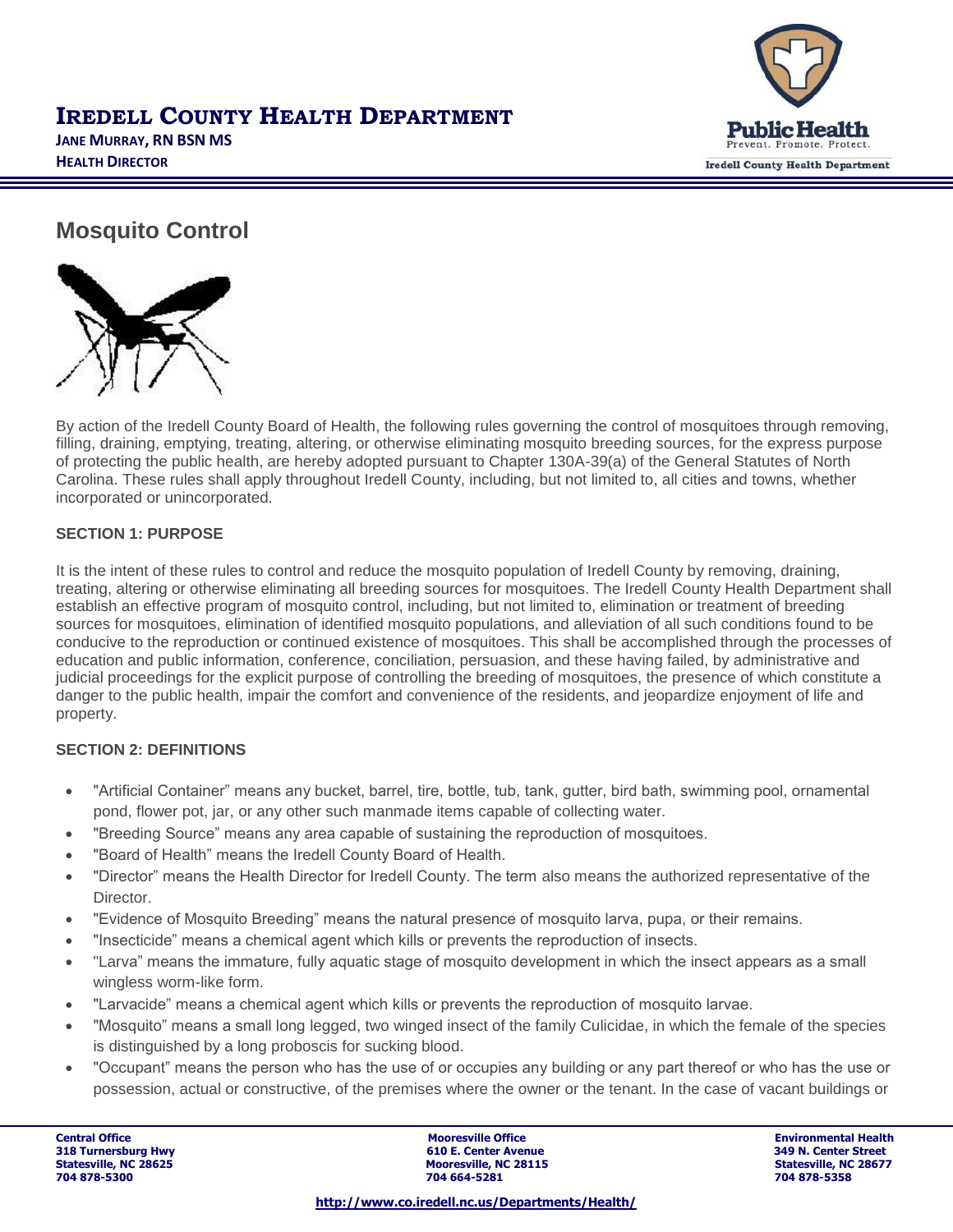vacant portions of a building, or in the case of occupancy in whole or part by the owner, the owner of the building shall be deemed to be, and shall have the responsibility of an occupant of such building.

- "Owner" means the person owning the building or premises.
- "Person" means an individual, firm, partnership, association, public or private institution, municipality, political subdivision of the State of North Carolina, governmental agency or public or private corporation.
- "Premises" means a parcel of real property, including all buildings and structures located thereon.
- "Pupa" means the immature, fully aquatic stage of mosquito development immediately following the larval stage and preceding the adult form in which the insect appears as a small, wingless, worm-like shape with a greatly enlarged head.

#### **SECTION 3: GENERAL PROVISIONS**

All premises within Iredell County shall be maintained in such a manner as to prevent the breeding of mosquitoes on the premises. Artificial containers, ditches, streams, flooded areas, abandoned swimming pools and all other such sources of standing water or other liquid where mosquitoes are breeding, shall be removed, drained, treated or altered, maintained or otherwise eliminated by the person occupying the premises, or in the absence of an occupant, by the owner, within seventy-two (72) hours after discovering or being informed of the evidence of mosquito breeding on the premises.

#### **SECTION 4: METHODS OF TREATING MOSQUITO BREEDING SOURCES**

Breeding sources for mosquitoes shall be eliminated or treated by one or more of the following methods as shall be approved by the Health Director.

- Filling, draining, removing, or otherwise eliminating the breeding source.
- Completely emptying the breeding source of all water at least every 7 days, or as approved by the Director. Where an artificial container is a water basin (i.e., swimming pool) designed to hold water, such containers shall be maintained or altered to prevent mosquito breeding or be removed.
- Treating the breeding source with an effective insecticide and/or larvacide approved by the Director.
- Completely emptying artificial containers of all liquid and storing in an enclosed structure which is constructed in such a manner as to prevent the permanent collection of liquid in said containers.
- Maintain all natural or manmade storm or surface water drain ways in a manner to prevent the pooling of water sufficient to provide breeding for mosquitoes.
- Other methods proven to be effective in controlling mosquitoes and as approved by the Director.

#### **SECTION 5: RIGHT OF ENTRY-INSPECTION**

The Director shall have the right of entry upon any premises where entry is necessary to carry out the provisions of these Rules. If consent for entry is not given or obtained, an administrative search and inspection warrant shall be obtained pursuant to G.S. 15-27. However, if an imminent hazard exists, no warrant is required for entry upon the premises.

#### **SECTION 6: PENALTIES AND REMEDIES**

- Any person who violates any provision of these Rules shall be guilty of a misdemeanor in accordance with NCGS 130A-25 and punished as by law allowed.
- The Director may bring a civil proceeding in the Iredell County Superior Court to enforce the provisions of these Rules in accordance with Article 1 Part 2 of Chapter 130A of the General Statutes of the State of North Carolina.

#### **SECTION 7: SEVERABILITY**

If any provision of clause of these Rules shall be declared invalid, such declaration shall not invalidate any other provision or clause of these Rules.